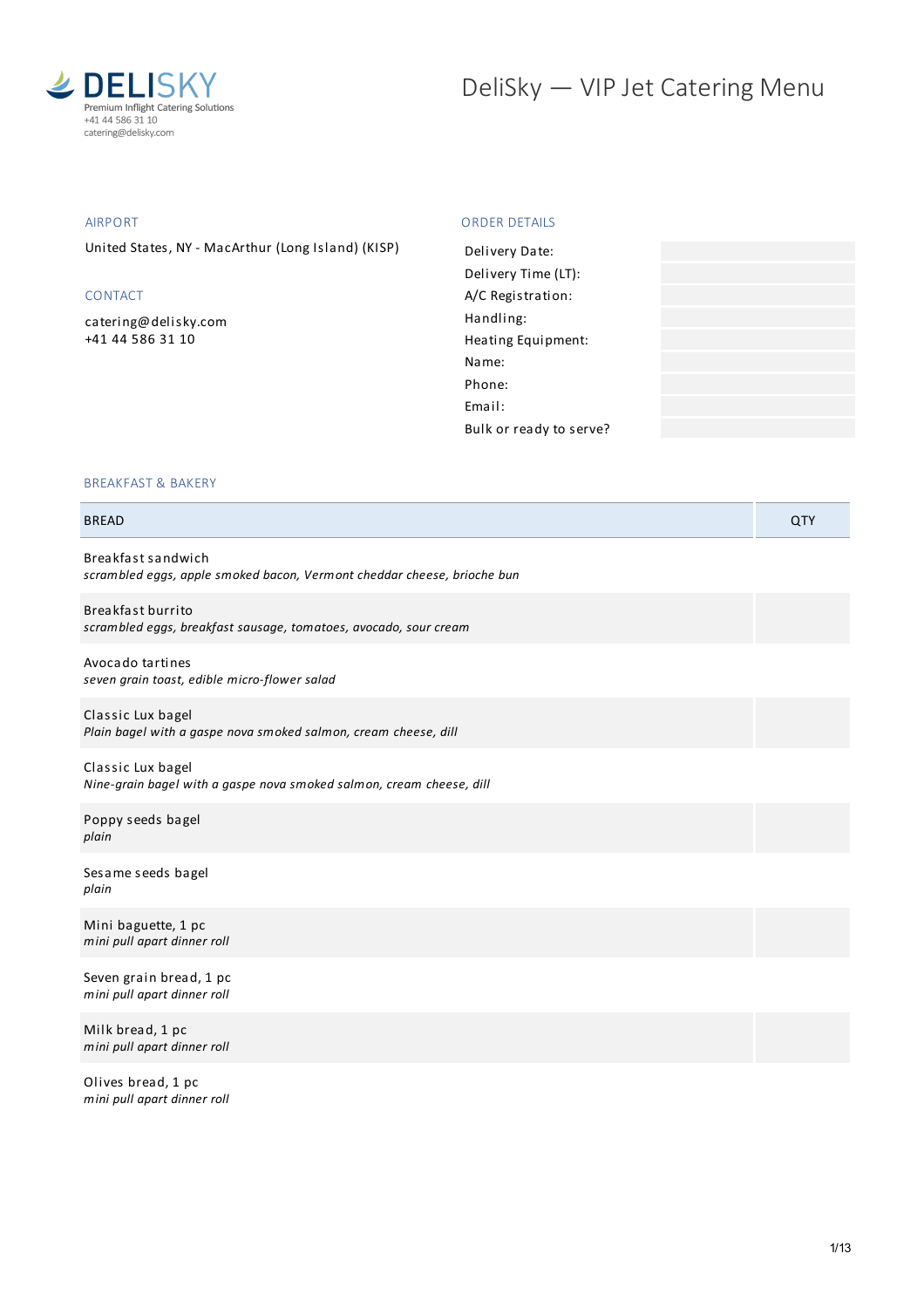| PASTRIES                                   | <b>QTY</b> |
|--------------------------------------------|------------|
| Maine blueberry muffins<br>oatmeal crumble |            |
| Vegan blueberry muffins<br>Gluten free     |            |
| Mini plain croissants                      |            |
| Pain au chocolat<br>chocolate              |            |
| Vegan pain au chocolat<br>chocolate        |            |
| Mini fruit danish<br>assorted fruits       |            |
| Vegan mini fruit danish<br>assorted fruits |            |
| Vegan croissant<br>plain                   |            |
| Classic scones<br>butter                   |            |
| Vegan scones<br>plain                      |            |
|                                            |            |
| <b>CONDIMENTS</b>                          | QTY        |
| Preserves, 1oz<br>Strawberry               |            |
| Preserves, 1oz<br>blueberries              |            |
| Buerre D'Isigny, 1 oz<br>french butter     |            |
| Flora's plant based butter<br>unsalted     |            |
| Cream cheese, 4 oz<br>plain                |            |

| <b>YOGHURTS</b> |  |
|-----------------|--|
|-----------------|--|

Yogurt parfait *greek yogurt, house-made granola, fresh berries*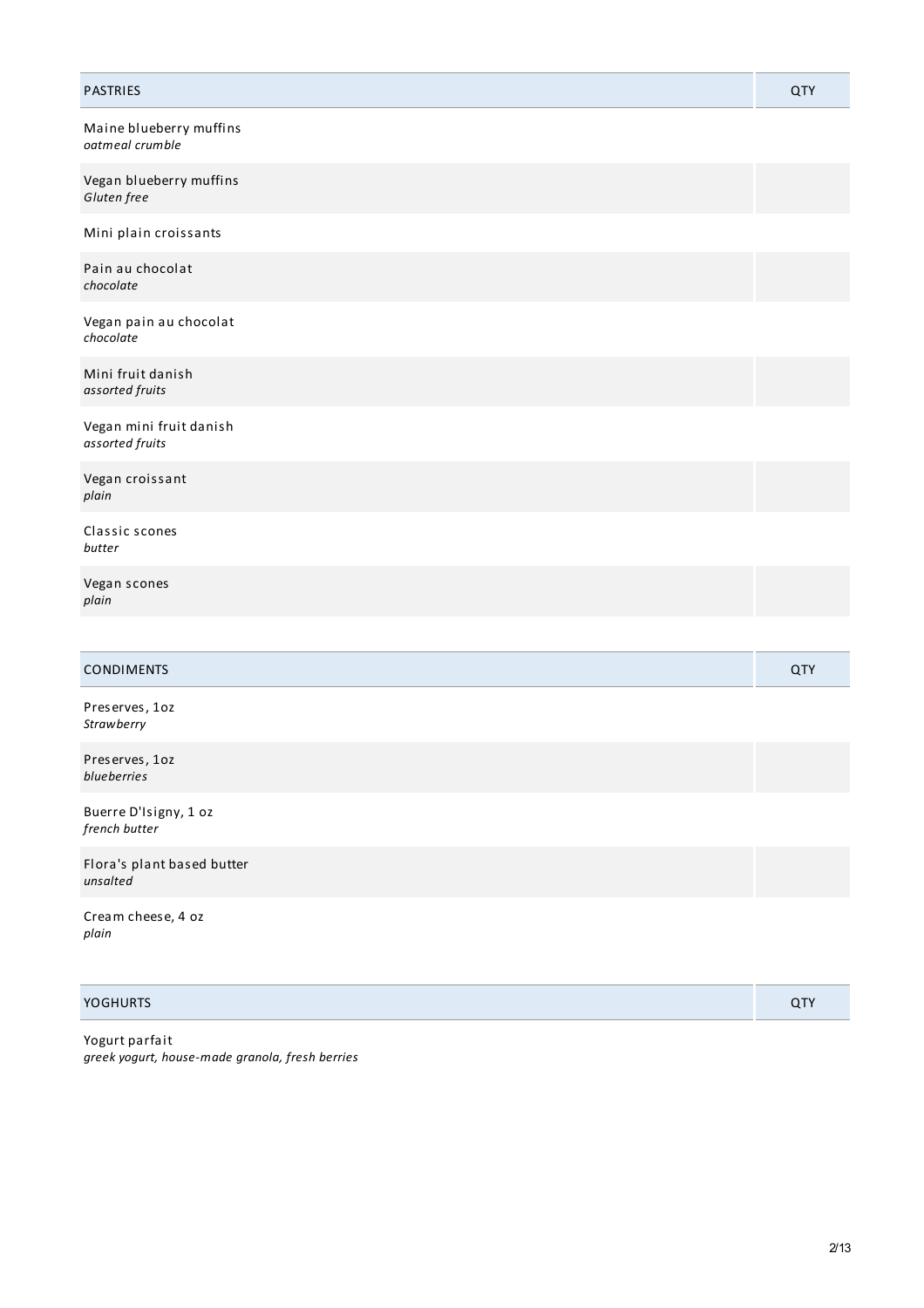#### CEREALS QTY

Tomato and turmerica bread *mini pull apart dinner roll*

House made granola bar, gluten free *dates, agave, almond butter, almonds, rolled oats*

Steel cut oatmeal *golden raisins, maple syrup, milk- Gluten free*

| <b>BLINIS &amp; PANCAKES</b> |  |
|------------------------------|--|
|                              |  |

Buttermilk fluffy pancakes *butter, Vermont maple syrup*

Waffels *butter, Vermont maple syrup*

Paelo vegan pancakes *blueberries, earth balance vegan butter, Vermont maple syrup*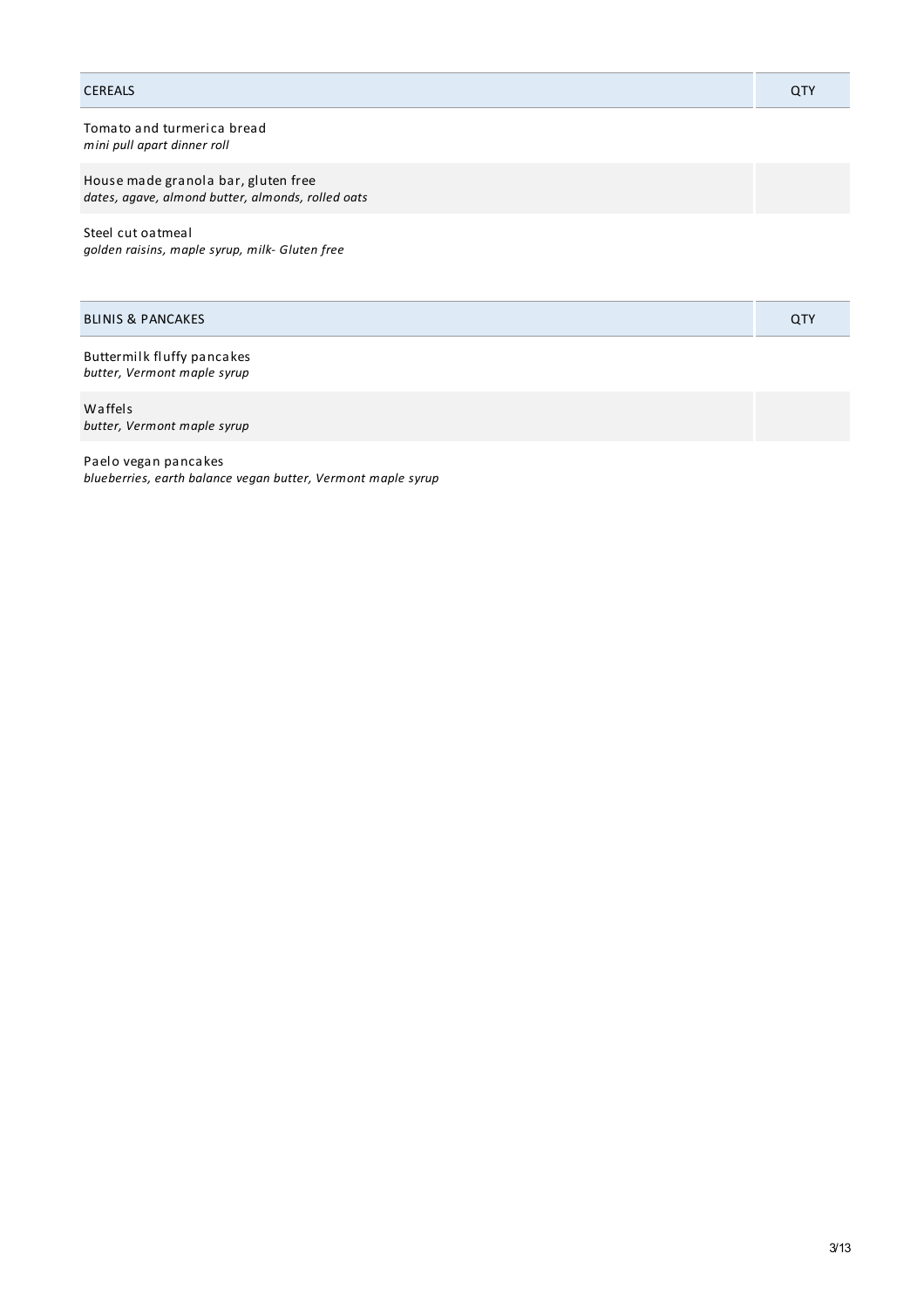| <b>HOT BREAKFAST</b>                                                                     | QTY |
|------------------------------------------------------------------------------------------|-----|
| Three-egg white omelette with Swiss cheese                                               |     |
| Three-egg white omelette with ham                                                        |     |
| Three-egg white omelette with mixed mushrooms                                            |     |
| Three-egg white omelette with peppers                                                    |     |
| Three-egg white omelette with tomatoes                                                   |     |
| Three-egg white omelette with spinach                                                    |     |
| Three-egg white omelette with seasonal vegetables                                        |     |
| Poached eggs                                                                             |     |
| Scrambled eggs                                                                           |     |
| Plain omelette                                                                           |     |
| Hard boiled eggs                                                                         |     |
| Fried eggs                                                                               |     |
| Classic egg Benedict<br>English muffins, Canadian bacon, Poached Eggs, Hollandaise Sauce |     |
| Breakfast sausages<br>chicken, apples                                                    |     |
| Breakfast sausages<br>pork                                                               |     |
| Canadian Bacon<br>hickory smoked                                                         |     |
| Crispy apple smoked bacon<br>nueske's                                                    |     |
| American crispy home fries<br>peppers, onions                                            |     |
| Potato hash browns patties<br>patties                                                    |     |

| <b>COLD BREAKFAST SETS</b> |  |
|----------------------------|--|
|                            |  |

Continental breakfast 2 assorted mini pastries: plain croissants & pain au chocolat, greek yogurt, fresh fruit salad, preserves & French *butter*

### HOT BREAKFAST SETS QTY

| American breakfast                                                                             |  |
|------------------------------------------------------------------------------------------------|--|
| Scrambled eggs, 1 hash brown , 2 smoked apple bacon strips, 1 slice of white and French butter |  |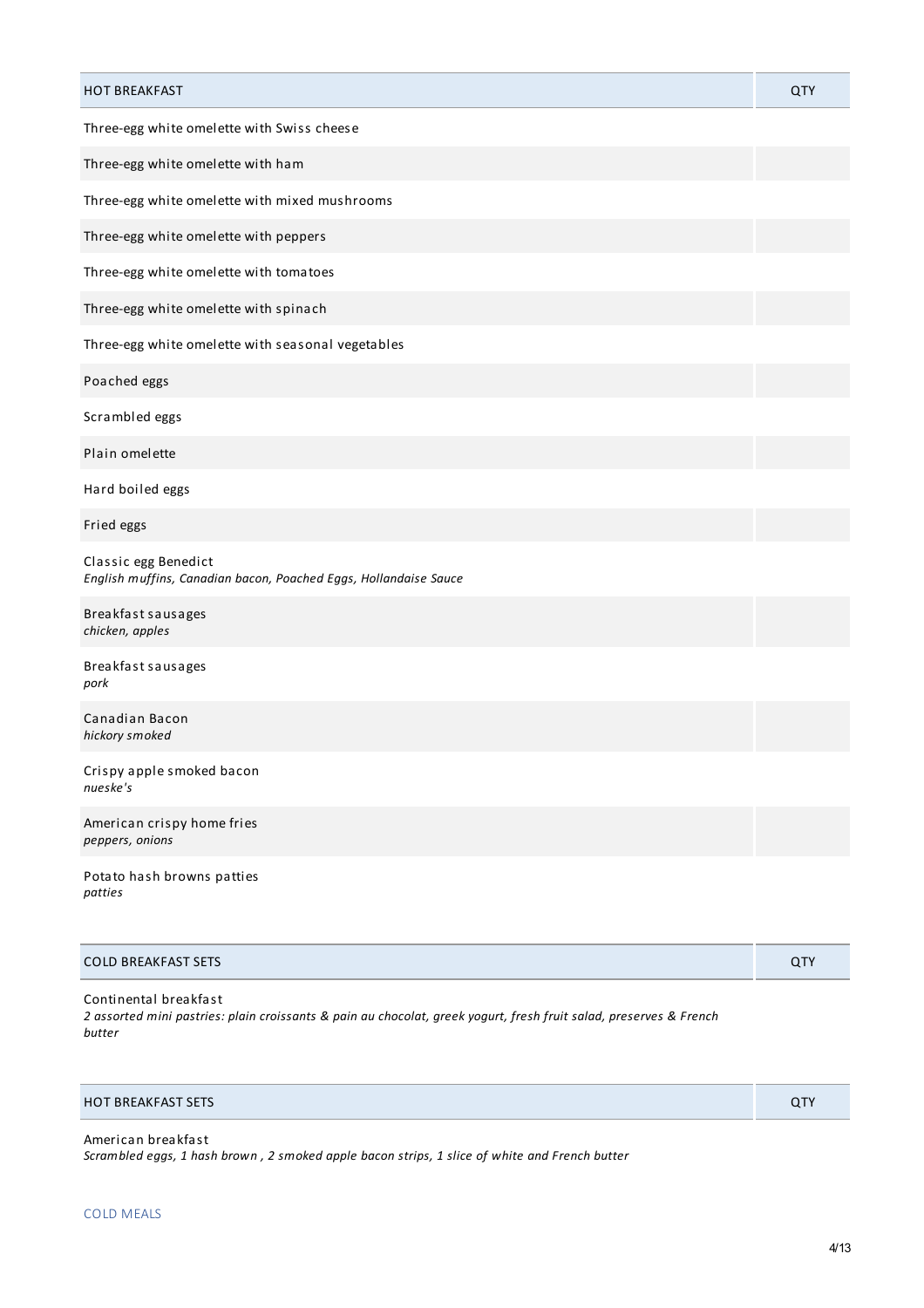#### CRUDITEES QTY

Fresh market crudites

*rainbow carrots, celery, cucumber, radish, cauliflower, sweet peppers and chickpea hummus dip*

| <b>SNACKS</b>                                                            | <b>QTY</b> |
|--------------------------------------------------------------------------|------------|
| Guacamole and chips<br>jalapeños, lime juice & house-made tortilla chips |            |
| Housemade pita chips<br>lightly salted                                   |            |

Roasted mixed nuts *rosemary, sea salt*

| $\sim$ $\sim$ $\sim$<br>$\mathbf{N}$ |  |
|--------------------------------------|--|
|                                      |  |

Selection of crostini, 6 pcs *brie, apple truffle jam*

Selection of crostini, 6 pcs *feta cheese & olive tempade*

Selection of crostini, 6 pcs *prosciutto, fig jam*

Crispy sushi rice *avocado, chili ferment*

Crispy sushi rice *salmon, yuzu cream*

Smoked salmon blini, 6 pcs *salmon roe caviar, herbed creme fraiche*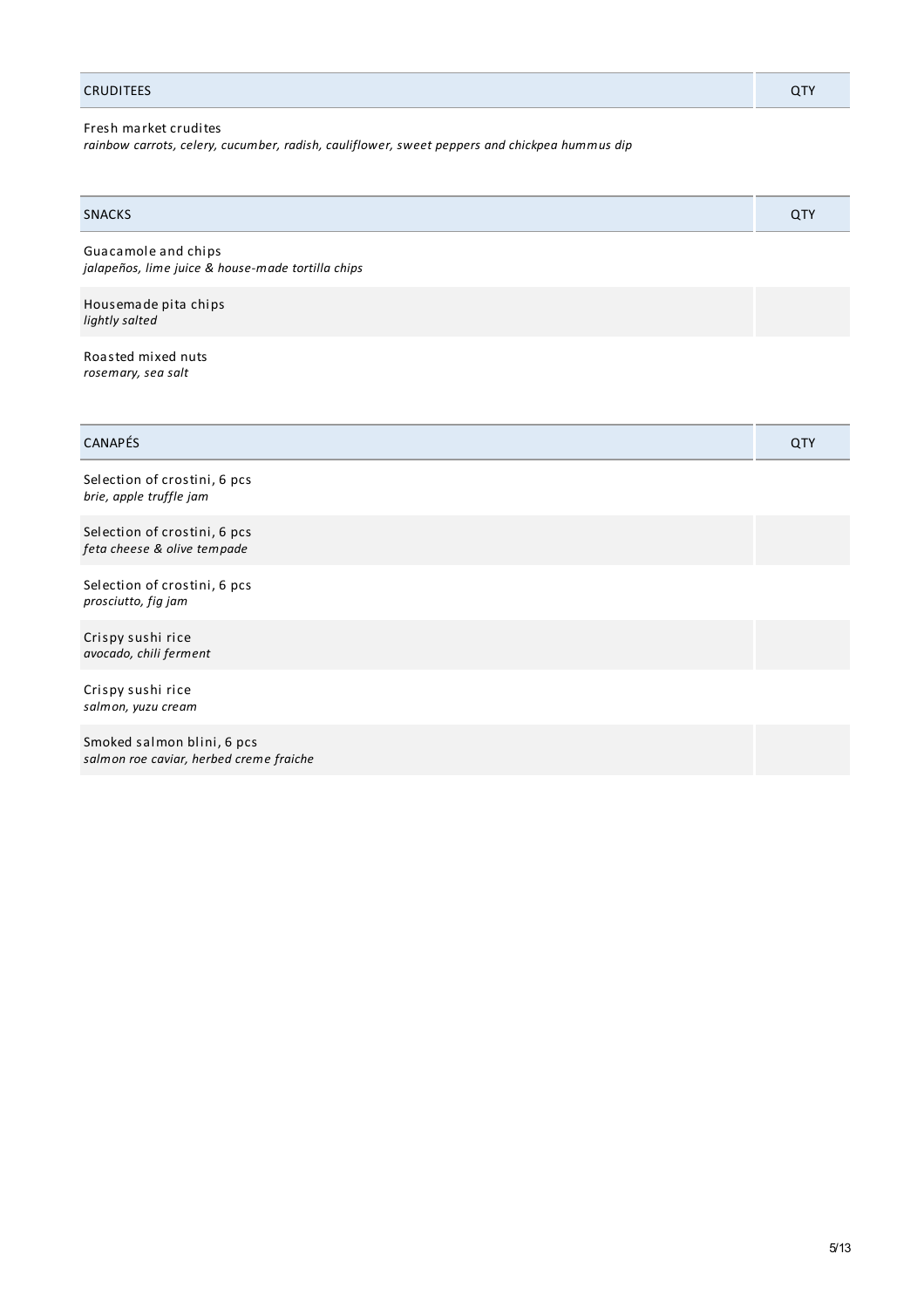| <b>SANDWICHES</b>                                                                                                 | QTY |
|-------------------------------------------------------------------------------------------------------------------|-----|
| Italian sandwich<br>prosciutto, provolone, pepperoncini, lettuce, tomato, mayo, ciabatta                          |     |
| NY's favorite Katz's pastrami<br>rye bread, mustard, pickles                                                      |     |
| Chicken parmesan sandwich<br>arugula, mozzarella, marinara sauce, ciabatta                                        |     |
| Mozzarella pesto sandwich<br>grilled vegetables, arugula, ciabatta                                                |     |
| Avocado sandwich<br>arugula, tomatoes, balsamic dressing, gluten-free seven- grain toast                          |     |
| Turkey club sandwich<br>fresh roasted turkey, crispy bacon, herbed-mayo, lettuce, tomatoes, white pullman bread   |     |
| Ham & cheese sandwich<br>gruyere cheese, smoked ham, mayo, mustard, brioche bun                                   |     |
| Grilled cheese sandwich<br>three-cheese blend, whiye pullman bread                                                |     |
|                                                                                                                   |     |
| ANTIPASTI                                                                                                         | QTY |
| Antipasto platter<br>mixed meat charcuterie, olives, parmesan chunks, mozzarella, grilled vegetables and crackers |     |
| <b>VEGAN</b>                                                                                                      | QTY |
| Classic turkey wrap<br>crispy apple smoked bacon, avocado, mayo, flour tortilla wrap                              |     |
| Classic tuna salad wrap<br>lettuce, avocado, mayo, whole wheat wrap                                               |     |

Vegan wrap

*avocado spread, arugula, grulled vegetables, vegan gouda cheese, whole what wrap*

#### STARTERS QTY

Caprese salad *mozzarella di buffalo, local cherry tomatoes, white balsamic dressing*

Shrimps cocktail *lemon wedges, classic cocktail sauce*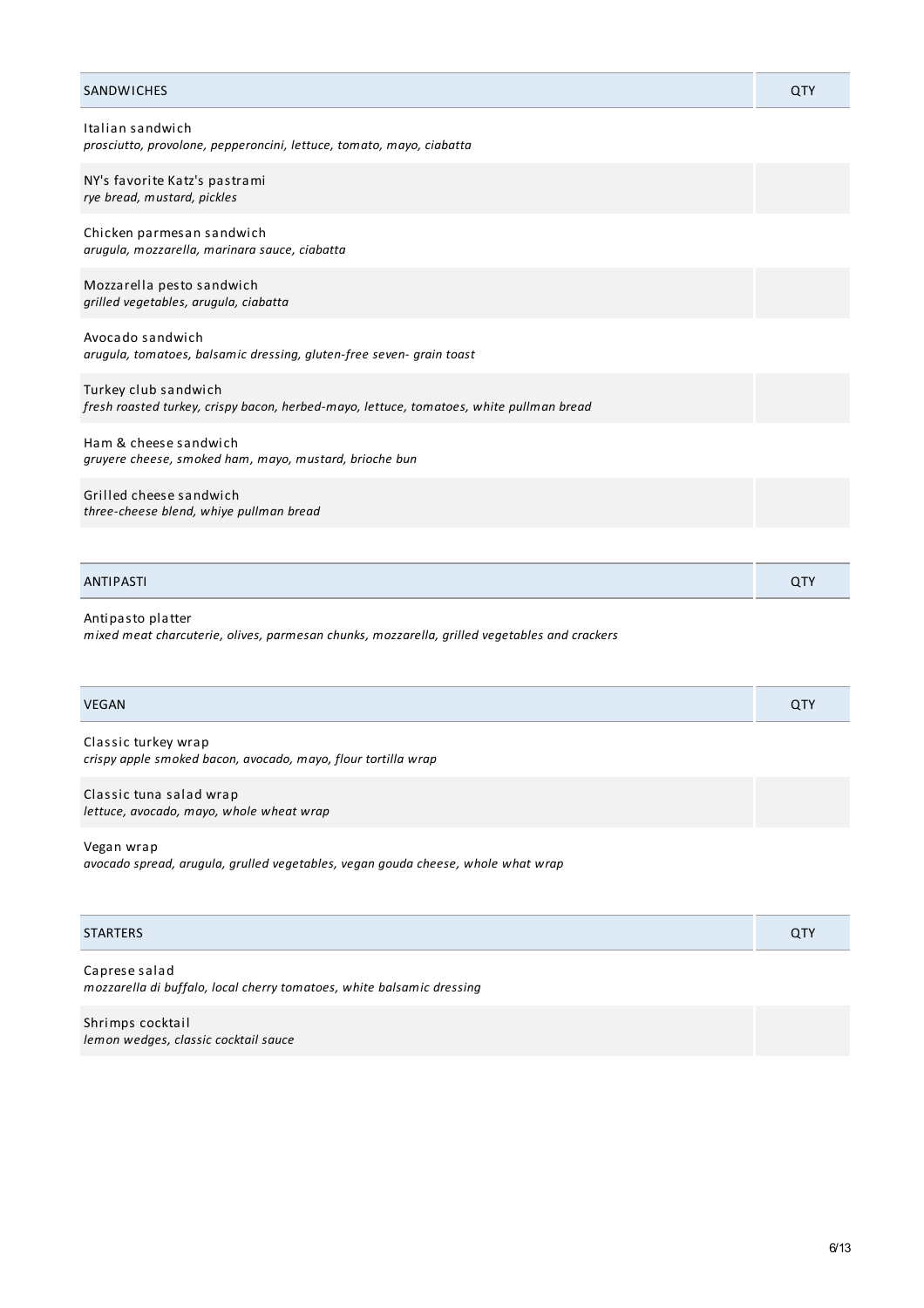#### PLATTERS QTY

Gaspe nova smoked salmon smoked gaspé salmon, cream cheese, scallion cream cheese, capers, sliced red onions, sliced tomatoes, fresh dill, *lemon wedges, assorted bagels*

Charcuterie platter

*sliced meat selections , cornichons, grainy mustard, olives, dried fruits, crackers and bagels*

| <b>SALADS</b>                                                                                                                                                  | <b>QTY</b> |
|----------------------------------------------------------------------------------------------------------------------------------------------------------------|------------|
| Mixed baby green salad<br>local greens, creamy lemon herb dressing - Gluten free                                                                               |            |
| Chopped kale & apple salad<br>kale, cranberry cheese, candied autumn nuts, balsamic syrup                                                                      |            |
| Greek salad<br>feta cheese, kalamata olives, greens, cucumbers, vine ripe tomatoes, oregao, red wine dressing - Gluten free                                    |            |
| Vegan Greek salad<br>vegan feta cheese. kalamata olives, greens, cucumbers, vine ripe tomatoes, oregao, red wine dressing                                      |            |
| Persian salad<br>cherry tomatoes, cucumber, parsley, dill, mint, chick peas, peppers, lemon-olive oil vinaigrette - gluten free                                |            |
| Caesar salad<br>romaine, baby gem lettuce, cherry tomatoes, parmesan croutons, shaved parmesan, caesar dressing                                                |            |
| Classic Waldorf salad<br>apples, celery, grapes, wlanut, greens, blue cheese, creamy dressing                                                                  |            |
| Vegan Waldorf salad<br>apples, celery, graoes, walnut, vegan gouda cheese, vegan creamy dressing                                                               |            |
| Nicoise salad<br>mixed greens, haricot vert, baby potatoes, cherry tomatoes, olives, hard boiled egg, red wine mustard vinaigrette<br>with Pepper-Crusted Tuna |            |
| Quinoa tabbouleh<br>parsley, mint, cucumber, cherry tomatoes, lemon dressing                                                                                   |            |

#### CHEESE QTY

Artisanal cheese platter *local & imported cheese selection, grapes, candied nuts, dried fruits, crackers*

| EXTRA GARNISH & SAUCES | $\cap$ TV<br>u i |
|------------------------|------------------|

Garnish kit *edible flowers, assorted microgreens, nasturtium, finely chopped parsley*

HOT MEALS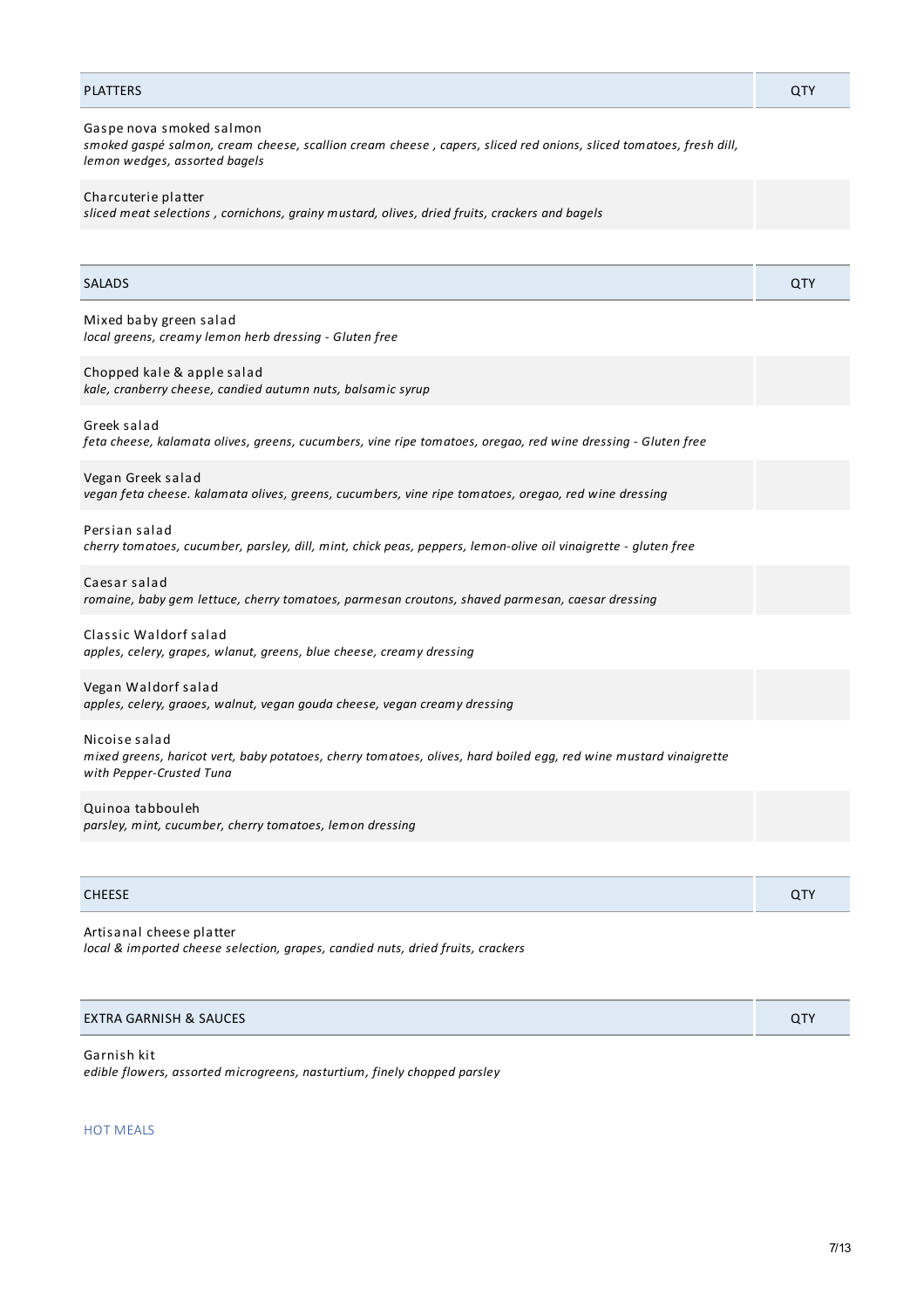| <b>VEGAN</b>                                                           | QTY |
|------------------------------------------------------------------------|-----|
| Tomato bisque, 1 pt<br>parmesan croutons                               |     |
| Minestrone soup, 1 pt<br>pesto, assorted seasonal vegetables           |     |
|                                                                        |     |
| <b>SNACKS &amp; STARTERS</b>                                           | QTY |
| Wild mushroom arancini, 6 pcs<br>truffle aioli, fontina cheese         |     |
| Maryland crab cake, 6 pcs<br>herbed tartar sauce                       |     |
| Chicken croquettes, 6 pcs<br>paprika aioli, carrots, leeks             |     |
| Nuhma pigs in a blanket, 6 pcs<br>puff spiral pastry, ketchup, mustard |     |
| Grilled cheese bites, 6 pcs<br>three-cheese blend                      |     |
| Bacon wrapped dates, 6 pcs<br>honey glaze                              |     |
| Bailinese chicken satay<br>coconut-peanut sauce                        |     |
| Tofy satay<br>coconut-peanut sauce                                     |     |
| Beef satay<br>coconut-peanut sauce                                     |     |
| Vegetable crispy spring rolls<br>citrus sauce                          |     |
| Chicken & chives dumpling                                              |     |

# SOUPS And the contract of the contract of the contract of the contract of the contract of the contract of the contract of the contract of the contract of the contract of the contract of the contract of the contract of the

*ginger-soy*

Red lentil soup, 1 pt *turmeric, carrots, cilantro, lime juice - Gluten free*

Cream of mushroom soup, 1 pt *thyme, sherry wine*

Classic chickena nd noodle soup, 1 pt *basil, parmesan crisp*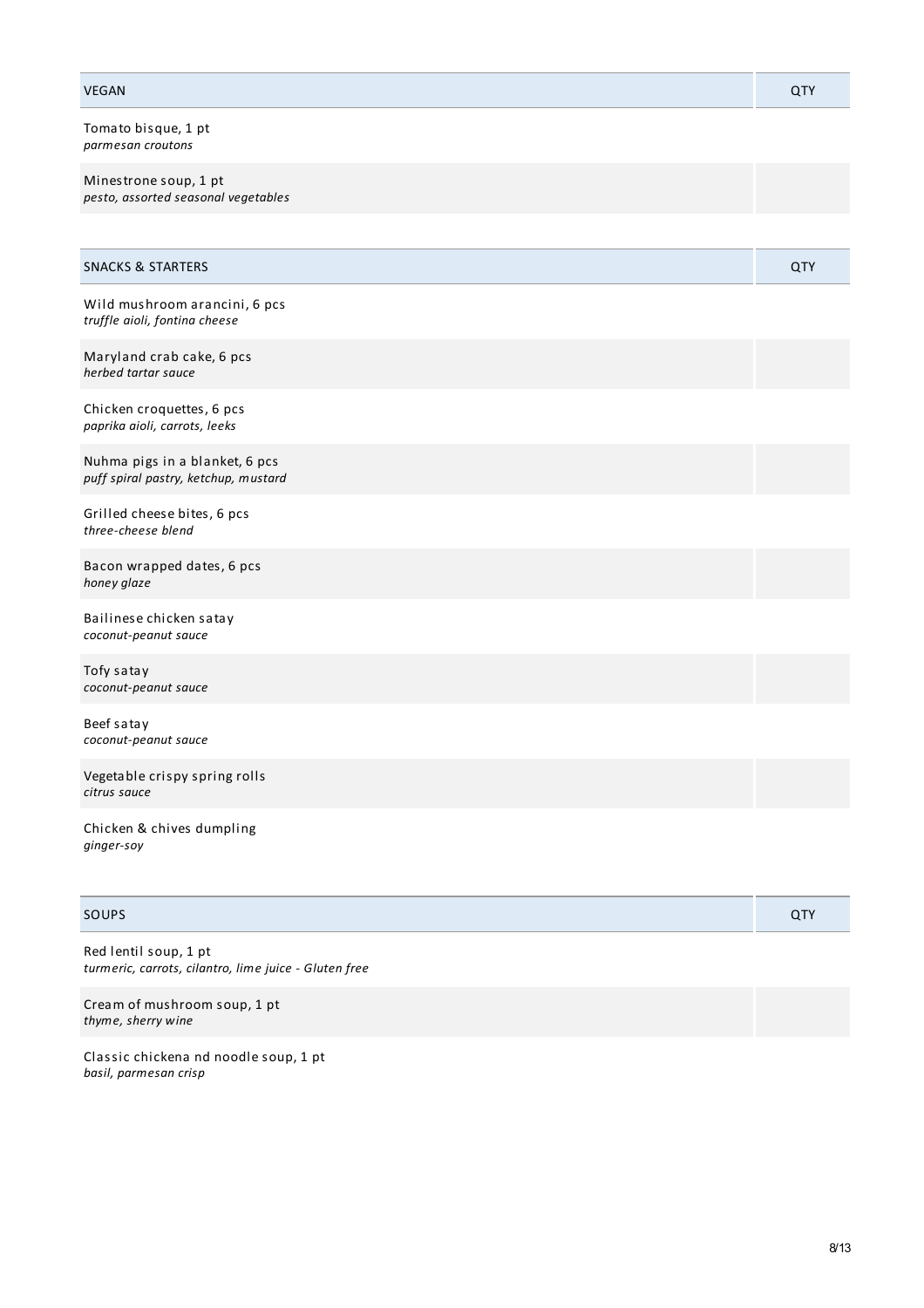| <b>MAIN DISHES - MEAT</b>                                                                              | QTY |
|--------------------------------------------------------------------------------------------------------|-----|
| Herb crusted rack of Colorado lamb<br>parsnip puree, fig port sauce, bouquet garni                     |     |
| Prime Fillet mignon<br>mashed potatoes, haricot vert, bordelaise sauce, maitre d butter, bouquet garni |     |
| Argentine style skirt steak<br>roasted fingerling baby potatoes, chimichurri sauce, bouquet garni      |     |
| MAIN DISHES - FISH & SEAFOOD                                                                           | QTY |
| Grilled Faroe island salmon plank<br>quinoa tabbouleh salad, grilled lemon                             |     |
| Poached Faroe Island salmon<br>quinoa tabbouleh salad, green goddess sauce                             |     |
| Pan seared black cod<br>pickled ginger, miso glaze, Japanese mushroom rice                             |     |
| Asian stype steamed black cod<br>cellophane noodles & wild mushrooms, ginger- scallion sauce           |     |
| Thai basil stirfried shrimp<br>colossal shrimp, jasmine white rice                                     |     |
| <b>MAIN DISHES - POULTRY</b>                                                                           | QTY |
| Roasted whole sasso chicken, sliced<br>organic free-range, French herbs, bouquet garni                 |     |
| Chicken Milanese<br>parmesan breading, arugula, cherry tomatoes                                        |     |
| Chicken Piccata<br>lemon-caper sauce, penne pasta                                                      |     |
| Classic buttermilk fried whole chicken<br>Mike's honey glaze                                           |     |
| Pan roasted lemongrass chicken<br>pickled vevegtables, roasted peanuts, lime dressing, jasmine rice    |     |
| Thai green chicken curry<br>seasonal vegetables, coconut cream, jasmine white rice                     |     |
|                                                                                                        |     |
| MAIN DISHES - VEGETARIAN                                                                               | QTY |

Thai green vegetables curry *seasonal vegetables, tofu, holy basil, jasmine white rice*

Wild mushroom ragu *parsnip puree*

Braised chickpea & Za'atar cauliflower steak *spinach, cumin, smoked paprika, vegan feta cheese*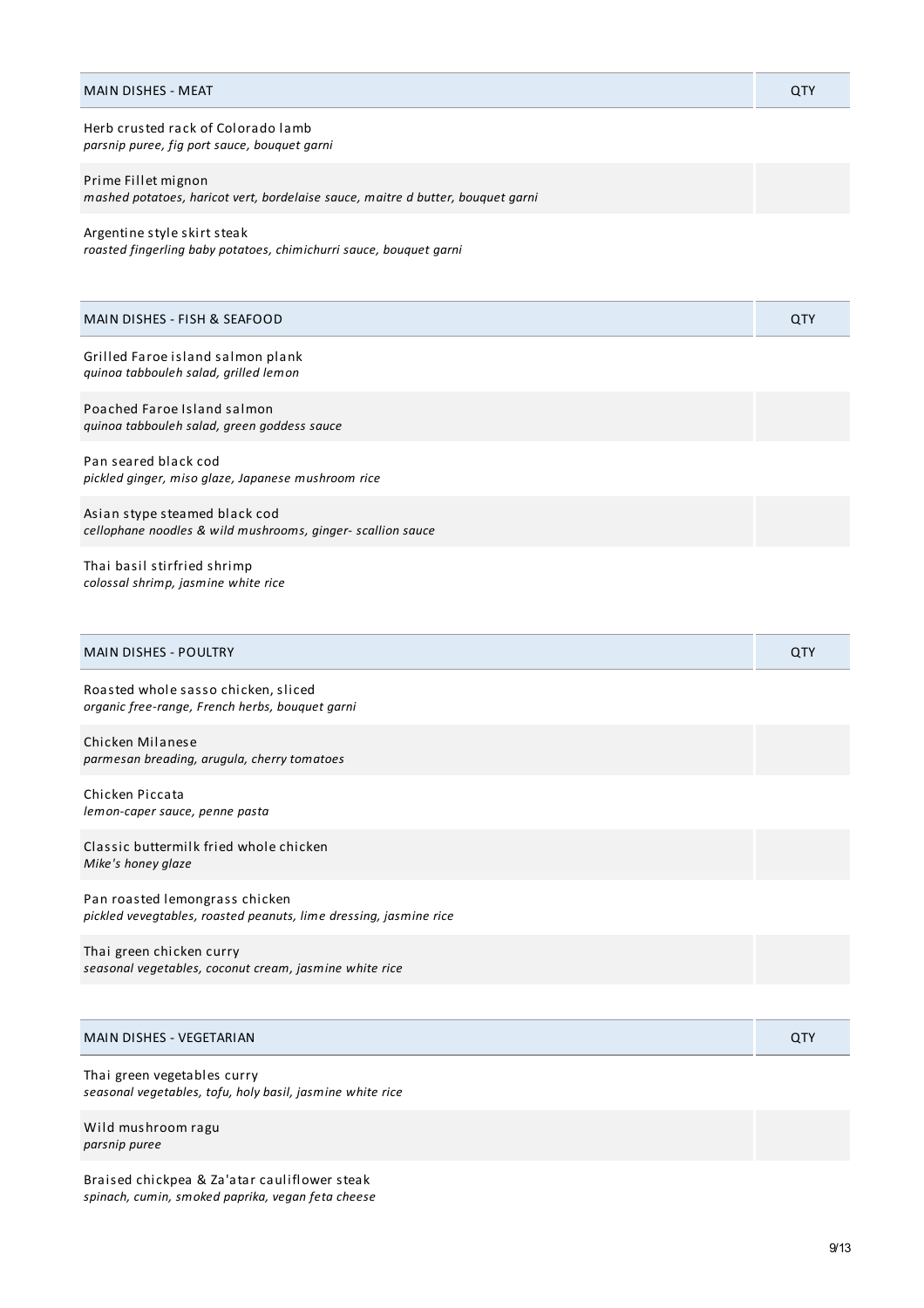| <b>PASTA &amp; RISOTTO</b>                                        | QTY |
|-------------------------------------------------------------------|-----|
| House made ricotta ravioli<br>tomato sauce                        |     |
| Penne & Tempeh Bolognese<br>gluten-free pasta, vegan parmesan     |     |
| Lasagna<br>bolognese, bechamel, mozzarella, parmesan              |     |
| Shrimps penne pasta<br>shrimp, arugula, cherry tomatoes,          |     |
| Spaghetti & meatballs<br>marinara sauce, parmesan cheese, parsley |     |
| Penne pasta Primavera<br>seasonal vegetables, parmesan            |     |
| Rigatoni pomodoro, V<br>tomatoes, basil, parmesan cheese          |     |
| Rigatoni pomodoro, Vg<br>tomatoes, basil, vegan parmesan cheese   |     |
| Pesto spaghetti<br>house-made pesto, paremsan cheese, pinenuts    |     |

| <b>SIDE DISHES</b>                                                           | QTY |
|------------------------------------------------------------------------------|-----|
| Wilted spring spinach<br>garlic, olive oil                                   |     |
| Creamy Mashed potatoes<br>butter, cream                                      |     |
| Roasted broccoli<br>lemon, garlic oil, zest                                  |     |
| Grilled asparagus<br>lemon zest                                              |     |
| Seasonal mixed grilled vegetables<br>lemon zest, oregano sherry wine vinegar |     |
| Sauteed mixed mushrooms<br>shiitake, oyster, enoki, shimeji mushrooms        |     |
| Roasted fingerling potatoes<br>twice-cooked, rosemary, thyme, parsley        |     |
| <b>Blustered tomatoes</b><br>plain                                           |     |
| Haricot vert<br>grainy mustard-butter, shallots, maldon sea salt             |     |
| Steamed brown rice<br>Japanese short-grain                                   |     |

Steamed jasmine rice *p l a i n*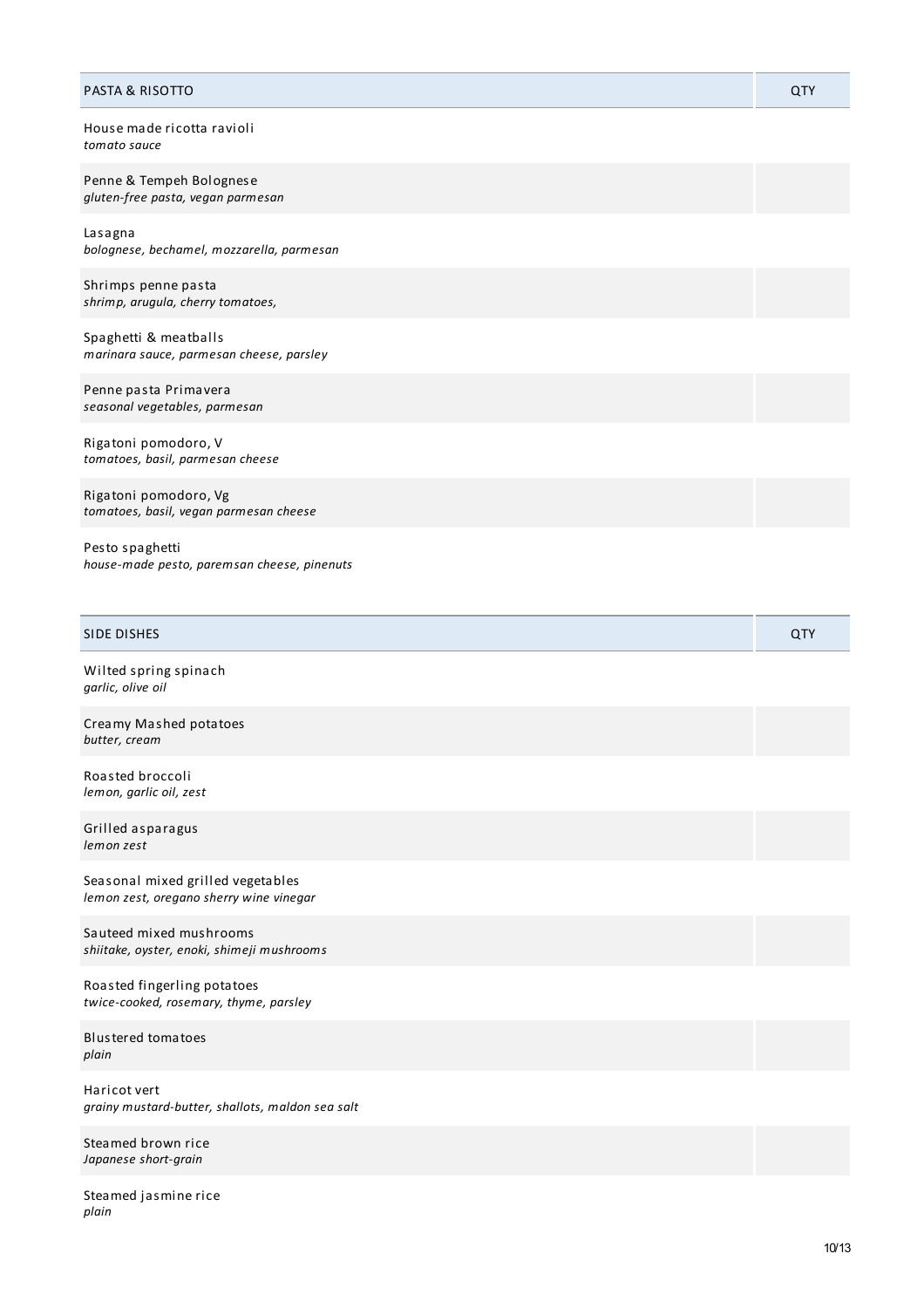| <b>CHILDREN MEALS</b>                                                               | QTY |
|-------------------------------------------------------------------------------------|-----|
| Chicken fingers<br>ketchup                                                          |     |
| Macaroni & cheese<br>organic cheddar cheese                                         |     |
| Roberta's personal pizza<br>margarita pizza                                         |     |
| <b>DESSERTS &amp; FRUIT</b>                                                         |     |
| <b>DESSERTS</b>                                                                     | QTY |
| Chocolate mousse<br>fresh raspberries                                               |     |
| Coconut pannacotta<br>fresh pineapple, lime zest                                    |     |
| Avocado chocolate mousse<br>fresh raspberries                                       |     |
| Tiramisu<br>mascarpone cream, espresso, ladyfingers                                 |     |
| <b>FRUIT</b>                                                                        | QTY |
| Sliced fruit platter, for 1 Pax<br>assorted seasonal sliced fruits                  |     |
| Fruit salad<br>assorted seasonal chopped fruits                                     |     |
| Fruit skewers, 1 pc<br>assorted seasonal ripe fruits                                |     |
| Fresh market fruit, 1 pc<br>Single pieces of local apple, orange and organic banana |     |
|                                                                                     |     |
| <b>BERRIES</b>                                                                      | QTY |

Mixed berries salad *raspberries, blueberries , strawberries, blackberries*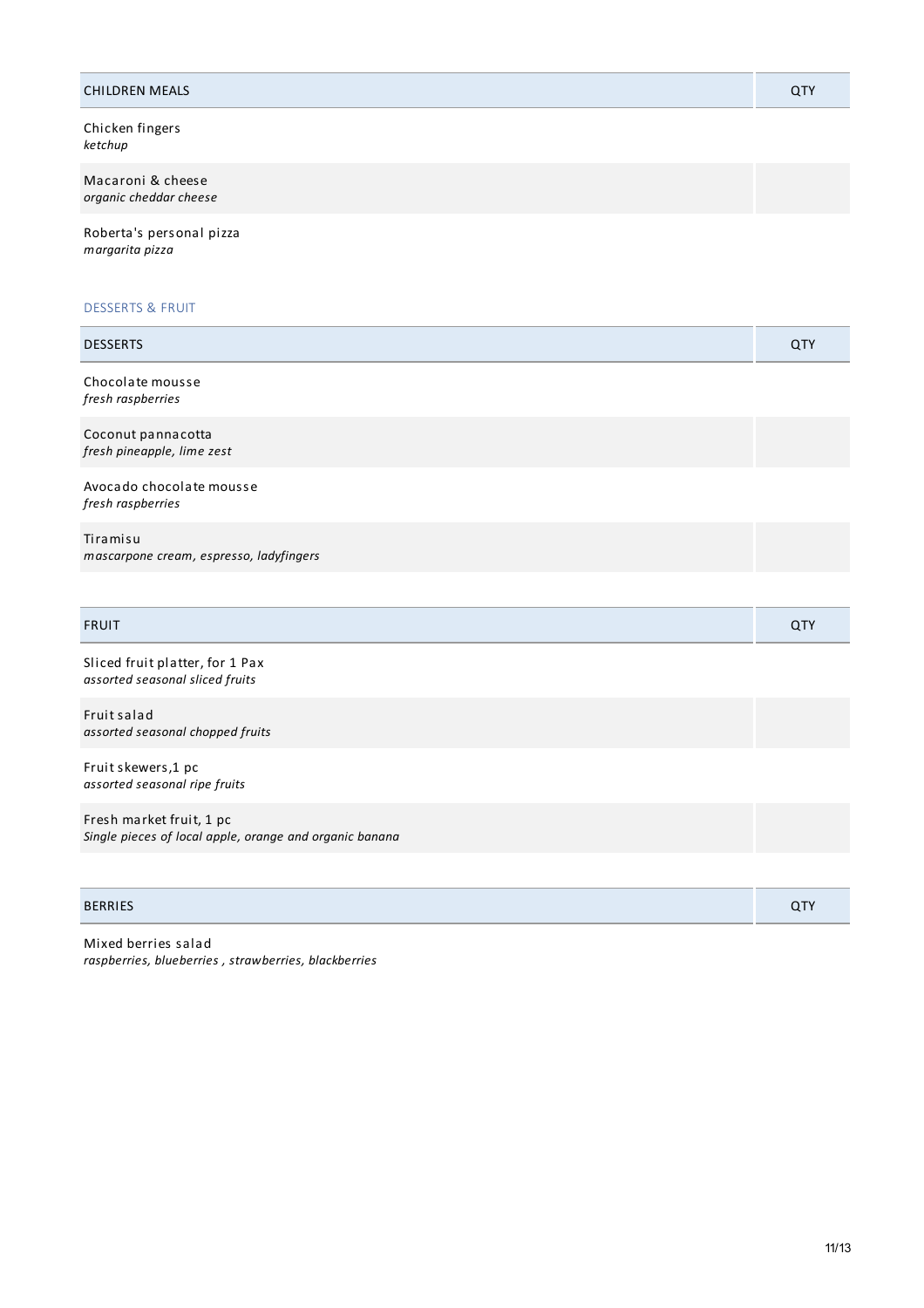| <b>CAKES &amp; TARTS</b>                                 | QTY |
|----------------------------------------------------------|-----|
| Financier tartlet, 4" round<br>seasonal fruits           |     |
| NY Cheesecake, 1 slice<br>cherry compote                 |     |
| Poached pears<br>kataifi pastry, pictahio creme aglaise  |     |
| Lemon Yuzu tart, 4" round<br>meringue                    |     |
| Nuhma chocolate cake,1 slice<br>chocolate ganache        |     |
| <b>Brownies</b><br>Cocoa nibs                            |     |
| Strawberry shortcake<br>pastry cream, fresh strawberries |     |
| <b>PETIT FOURS</b>                                       | QTY |
| Lemon & Yuzu tartlet<br>meringue                         |     |
| Financier tartlet<br>seasonal fruits                     |     |
| Chocolate cake<br>chocolate ganache                      |     |
| Hazelnut mousse bites<br>feuillantine                    |     |
|                                                          |     |
| COOKIES                                                  | QTY |
| Classic Chocolate chip cookies<br>semi-sweet             |     |
| Linzer cookie box, 12 pcs                                |     |

Vegan bonbons box, 12 pcs *passion caramel - raspberry - coffee & hazelnut - green tea*

Double Chocolate chip cookies *peanut butter chips*

Oatmeals cookies *nuts, dried fruits, brown sugar*

Coconut cookies *shredded coconut flakes*

## BEVERAGES